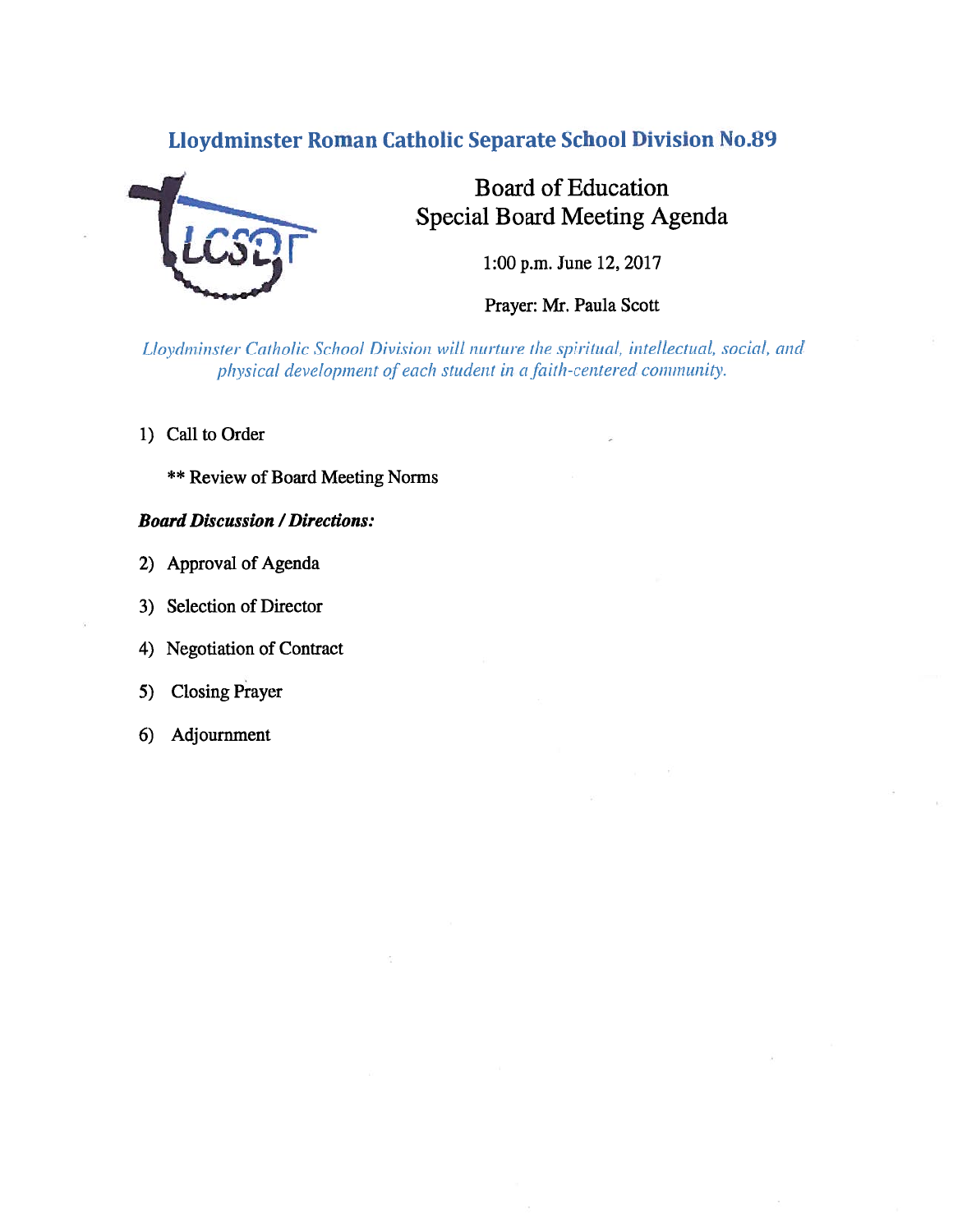#### LLOYDMINSTER R.C.S.S.D. #89

### BOARD OF EDUCATION

#### SPECIAL MEETING MINUTES

#### To

#### June 12, 2017

TIME AND PLACE: The meeting commenced at 8:50 p.m. in the Board Room.

- ATTENDANCE: Mrs. Paula Scott (chair) Mrs. Michelle Rusteika Mr. Chris Carnell Mrs. Laurie Makichuk Mrs. Erin MacDuff Mrs. Jill Wytrykusz Mr. Calvin Fendelet Dr. Leroy Sloan, ASBA Consultant
- 17/06/13-01 Mr. Calvin Fendelet moved that the Board of Education approve the Agenda agenda, as presented.

#### **CARRIED**

17/06/13-02 Mrs. Michelle Rusteika moved that the Board of Trustees make an Selection of offer of employment for the position of Director of Education of Director Lloydminster Catholic School Division to candidate Mr. Nigel McCarthy, conditional on mutual agreemen<sup>t</sup> on <sup>a</sup> contract of employment and <sup>a</sup> criminal record check and <sup>a</sup> child intervention record check both satisfactory to the Board.

#### **CARRIED**

17/06/13-03 Mr. Calvin Fendelet moved that the Board of Trustees designate Negotiation of our Board Chair and Vice Chair to conclude the negotiation of the Contract contract with the preferred candidate, with the support of the ASBA Consultant, Dr. Leroy Sloan.

#### **CARRIED**